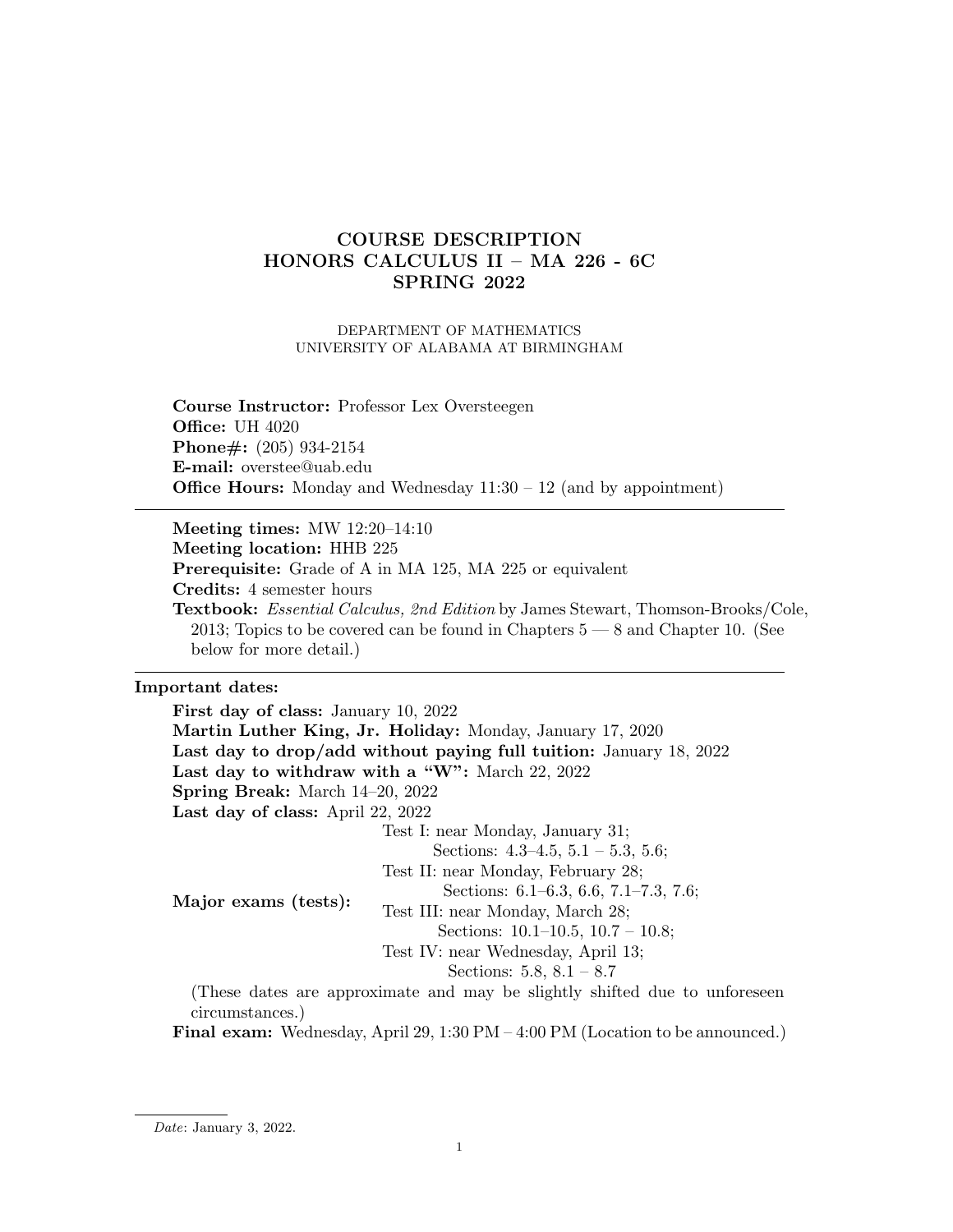#### 2 DEPARTMENT OF MATHEMATICS UNIVERSITY OF ALABAMA AT BIRMINGHAM

### Course policies:

- Please make sure that you are able to receive e-mail through your Blazer-ID account. Official course announcements may be sent to that address.
- If your are contacted by the Early Alert Program, you should consider taking advantage of the services it offers. Various services to assist you are also listed in the Student Resources section of the Blazernet web site.
- If you wish to request a disability accommodation please contact DSS at 934-4205 or at dss@uab.edu.
- If a test is missed due to serious verifiable circumstances or official university business, the test grade will be replaced with the properly rescaled final exam score. You must advise the instructor of such circumstances before the exam takes place. A missed final exam gets a score of zero.
- No books or use of phones will be allowed during any of the tests or quizzes.
- Calculators which do not have access to the internet will be allowed during tests and/or quizzes.
- A  $5'' \times 8''$  Quick Reference Card made by the student will also be allowed on all major exams (tests and final exam), but not on quizzes.

#### Assessment procedures:

- Student achievement will be assessed by the following measures:
	- Four in class tests including short questions (Part I) as well as problems requiring in depth understanding (including word-problems). Partial credit is awarded where appropriate. Each test contributes 10% to the course average.
	- Students' presentations count for 20% of the grade (the semester will be split in half after the second exam–10% can be earned in each half). Normally, a student will present twice a week, and not more than four times a week (see the part of this document entitled "How this class works" for the additional explanation).
	- $-$  A 150-minute comprehensive final examination including Part I and Part II type problems. The final contributes 25% to the course average.
	- $-$  Attendance in the course is crucial for your success and counts for 10% of the grade. The roll will be taken in the beginning of every class. If you are unable to attend class, you must email me BEFORE that class take place and bring me a verifiable excuse later.
	- $-$  A project assigned during the term. The project contributes 5% to the course average.
- Your course performance is your course average (including the final exam score). This is a number between 0 and 100.
- Your final grade is determined according to the following table:

Course performance: 88-100 75-87 62-74 50-61 below 50 Final Grade: A B C D F

• In addition your grade maybe raised by a strong performance on the final exam (normally at most one letter grade).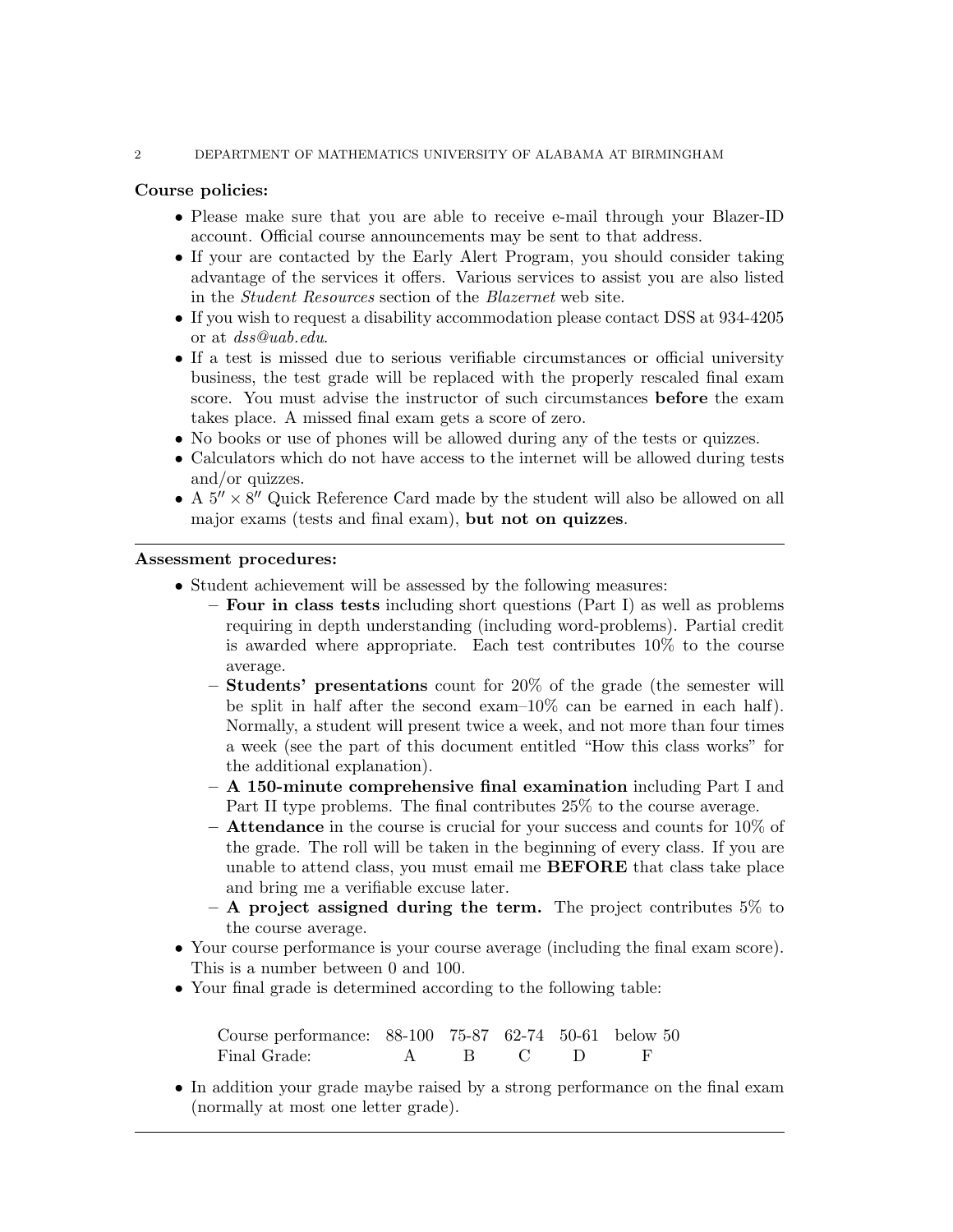Tips:

- Help is available in the Math Learning Lab (HHB 202); M–Th, 9:00 AM –8:00 PM, F 9:00 AM –3:00 PM. It is closed during official UAB holidays and breaks. Limited hours are available during final exams.
- Past exams given in Calculus II are posted on the math dept website

#### www.uab.edu/cas/mathematics

for student practice. Click on Calculus Testbank under the Resources and Student Resources links.

- By working steadily and regularly, you will increase your chances to succeed in this course.
- Remember, being a full-time student is a full-time job.

Sections to be covered: Essential Calculus, 2nd Edition by James Stewart, Thomson-Brooks/Cole, 2013.

- Review for Chapter 4:  $4.2 4.5$ .
- Review for Chapter 5:  $5.1 5.3$ .
- Chapter 5: 5.6, 5.8.
- Chapter 6:  $6.1 6.3$ ,  $6.5 6.6$ .
- Chapter 7:  $7.1 7.3$ , 7.6.
- Chapter 8:  $8.1 8.7$ .
- Chapter 10:  $10.1 10.5$ ,  $10.7 10.8$

## HOW THIS CLASS WORKS<sup>1</sup>

This class will be taught in a way that is likely to be different from mathematics classes you have encountered in the past. Much of the class will be devoted to students working problems at the board and much of your grade will be determined by the amount of mathematics that you produce in this class.

I use the word produce because the best way to learn mathematics is by doing mathematics. Therefore, just as I learned to ride a bike by getting on and falling off, I expect that you will learn mathematics by attempting it and occasionally falling off!

You will be expected to work assigned problems from the book and present some of them on the board. I urge you to seriously consider the value of becoming an independent thinker who tackles doing mathematics, and everything else in life, on your own rather than waiting for someone else to show you how to do things.

#### A Common Pitfall

There are two ways in which students can approach this class. The first is to say, I will wait and see how this works and then see if I like it and put some problems up later in the semester after I catch on.

Think of the course as a forty-yard dash. Do you really want to wait and see how fast the other runners are? If you try every night to do the problems then you may get a problem (Yay!) and be able to put it on the board with pride and satisfaction. Alternatively, you will struggle with the problem, learn a lot in your struggle, and then watch someone else

<sup>1</sup>We are indebted to Professor Ted Mahavier, a pioneer of the problem-based approach to learning calculus, for the description of how this class works (for additional information go to www.jiblm.org).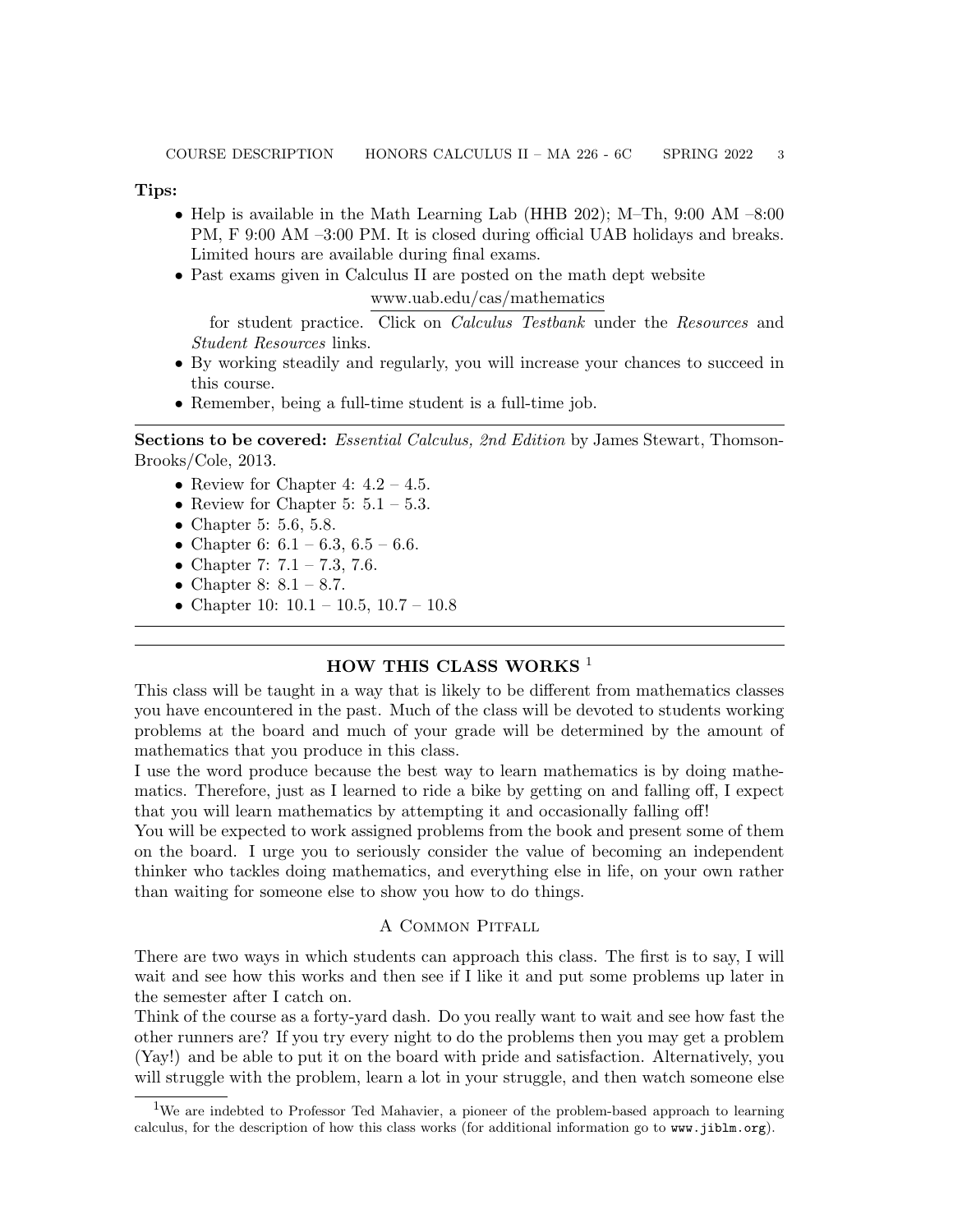put it on the board. When this person puts it up you will be able to ask questions and help yourself and others understand it. And then you can say to yourself, "Ahhhh, now I see where I went wrong and now I can do this one and a few more for next class."

If you do not try problems each night, then you will watch another student put the problem on the board. Most likely you will not quite catch all the details. Then, when you study for the tests or try the next problems, you will have only a loose idea of how to tackle such problems. Basically, you have seen it only once in this case. The first student saw it once when s/he tackled it on her/his own, again when either s/he put it on the board or another student presented it, and then a third time when s/he studies for the next test or quiz.

Hence the difference between these two approaches is the difference between participating and watching a movie. I hope you all will choose to participate and, as a consequence, will benefit the most from the class!

#### Board Work

Let us put your mind at ease regarding this part of the class. First, by coming to class everyday you will earn 10% of your course grade! Every problem you present pushes your grade higher. Here are some rules and guidelines associated with the board work.

- I will call for volunteers every day and will pick the person with the least presentations to present a given problem. I will only select from the group of students who uploaded their solutions on canvas hence make sure that you upload your problems before the due date and time! You may inform me that you prepared a problem in advance (which I appreciate), but the problem still goes to the person with the least presentations on the day I call for a solution.
- Ties are broken randomly before the first test. Once the first test has been returned, ties are broken by giving precedence to the student with the lower last test score. A student who has not gone to the board on a given day will be given precedence over a student who has gone to the board that day.
- To present a problem at the board means to have written the problem statement up, to have written a correct solution using complete mathematical sentences, and to have answered all students questions regarding the problem.
- Since you will be communicating with other students on a regular basis, here are several guidelines that will help you.
	- Most importantly, remember that the whole class is on your side and wants to see you succeed, so questions are intended to help everyone, not to criticize you.
	- When you speak, do not use the words obvious, stupid, or trivial.
	- Do not attack anyone personally or try to intimidate anyone. Do not get mad or upset at anyone. If you do, try to get over it quickly.
	- Do not be upset when you make a mistake brush it off and learn from it. Do not let anything go on the board that you do not fully understand. Do not say to yourself, I will figure this out at home.
	- Do not work together without acknowledging it at the board.
	- Do be polite and respectful.
	- Do let people answer when they are asked a question.